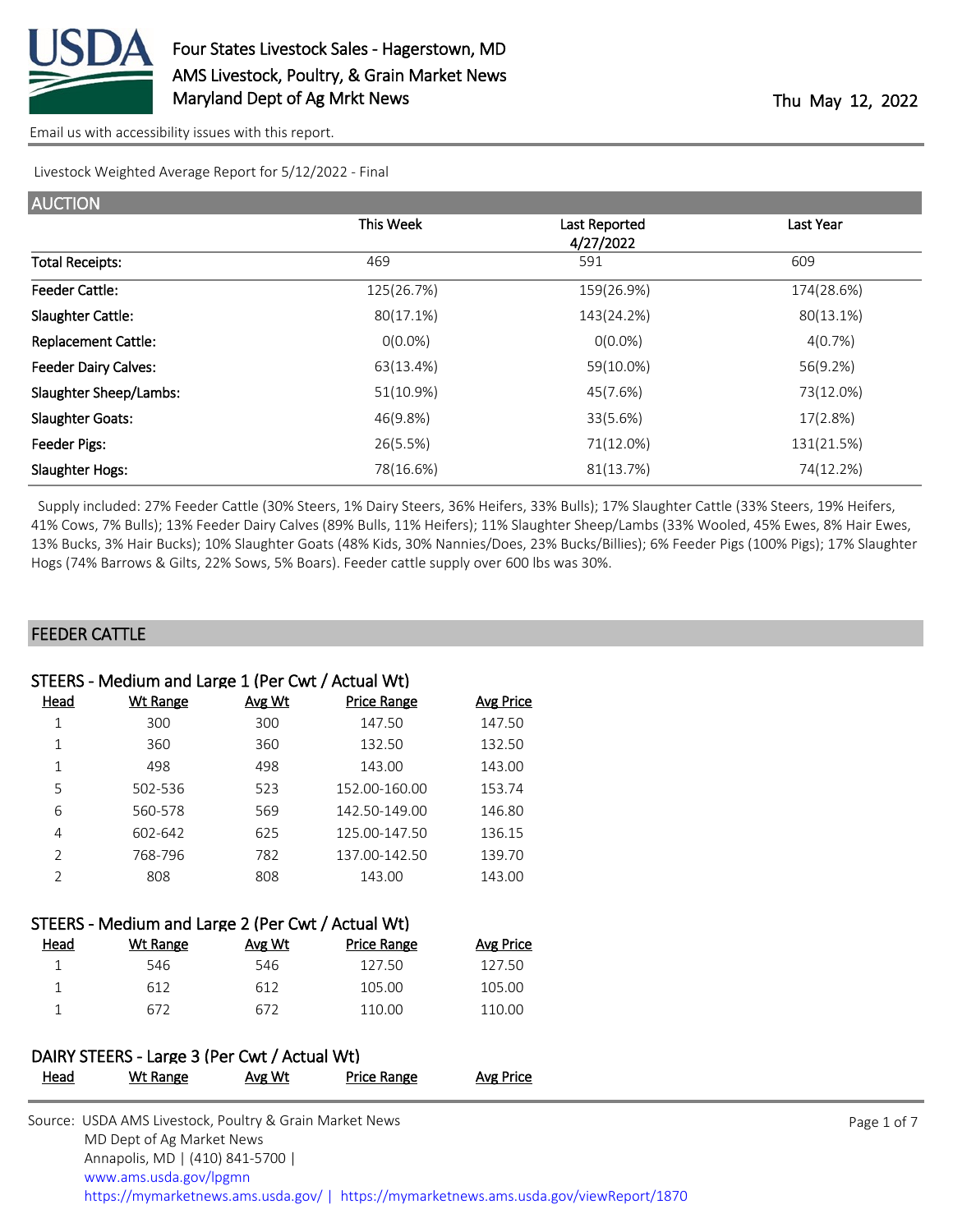

|              | HEIFERS - Medium and Large 1 (Per Cwt / Actual Wt) |        |                    |                  |
|--------------|----------------------------------------------------|--------|--------------------|------------------|
| Head         | Wt Range                                           | Avg Wt | <b>Price Range</b> | <b>Avg Price</b> |
| 1            | 292                                                | 292    | 130.00             | 130.00           |
| 3            | 350-382                                            | 362    | 130.00-145.00      | 135.65           |
| 1            | 410                                                | 410    | 132.50             | 132.50           |
| 4            | 462-480                                            | 472    | 120.00-132.50      | 125.55           |
| 2            | 522-538                                            | 530    | 125.00-129.00      | 126.97           |
| 4            | 570-596                                            | 580    | 120.00-132.50      | 126.89           |
| 4            | 668-684                                            | 678    | 107.50-115.00      | 111.25           |
| 1            | 744                                                | 744    | 130.00             | 130.00           |
| $\mathbf{1}$ | 772                                                | 772    | 127.50             | 127.50           |
|              | 825                                                | 825    | 127.50             | 127.50           |
|              |                                                    |        |                    |                  |

1 640 640 88.00 88.00

| HEIFERS - Medium and Large 2 (Per Cwt / Actual Wt) |  |
|----------------------------------------------------|--|
|----------------------------------------------------|--|

| Head | Wt Range | Avg Wt | Price Range   | <b>Avg Price</b> |
|------|----------|--------|---------------|------------------|
| Δ    | 387-390  | 389    | 115.00-122.50 | 118.76           |
|      | 424      | 474    | 110.00        | 110.00           |
|      | 542      | 542    | 105.00        | 105.00           |
|      | 604-620  | 612    | 102.50-107.50 | 104.97           |

# BULLS - Medium and Large 1 (Per Cwt / Actual Wt)

| Head | <b>Wt Range</b> | Avg Wt | <b>Price Range</b> | <b>Avg Price</b> |
|------|-----------------|--------|--------------------|------------------|
| 1    | 276             | 276    | 150.00             | 150.00           |
| 2    | 314-344         | 329    | 140.00-147.50      | 143.58           |
| 1    | 386             | 386    | 145.00             | 145.00           |
| 3    | 410-420         | 413    | 140.00-142.50      | 141.65           |
| 3    | 475-486         | 479    | 140.00-147.50      | 144.96           |
| 4    | 502-534         | 525    | 137.50-152.50      | 144.46           |
| 6    | 560-578         | 568    | 122.50-150.00      | 140.47           |
| 2    | 610-622         | 616    | 142.50             | 142.50           |
| 1    | 686             | 686    | 140.00             | 140.00           |
| 2    | 726-738         | 732    | 120.00             | 120.00           |
| 1    | 772             | 772    | 115.00             | 115.00           |

| BULLS - Medium and Large 2 (Per Cwt / Actual Wt) |          |        |             |           |  |  |  |
|--------------------------------------------------|----------|--------|-------------|-----------|--|--|--|
| Head                                             | Wt Range | Avg Wt | Price Range | Avg Price |  |  |  |
|                                                  | 460      | 460.   | 120.00      | 120.00    |  |  |  |
| <b>SLAUGHTER CATTLE</b>                          |          |        |             |           |  |  |  |

## STEERS - Prime 2-3 (Per Cwt / Actual Wt)

| Source: USDA AMS Livestock, Poultry & Grain Market News                                |
|----------------------------------------------------------------------------------------|
| MD Dept of Ag Market News                                                              |
| Annapolis, MD   (410) 841-5700                                                         |
| www.ams.usda.gov/lpgmn                                                                 |
| https://mymarketnews.ams.usda.gov/   https://mymarketnews.ams.usda.gov/viewReport/1870 |
|                                                                                        |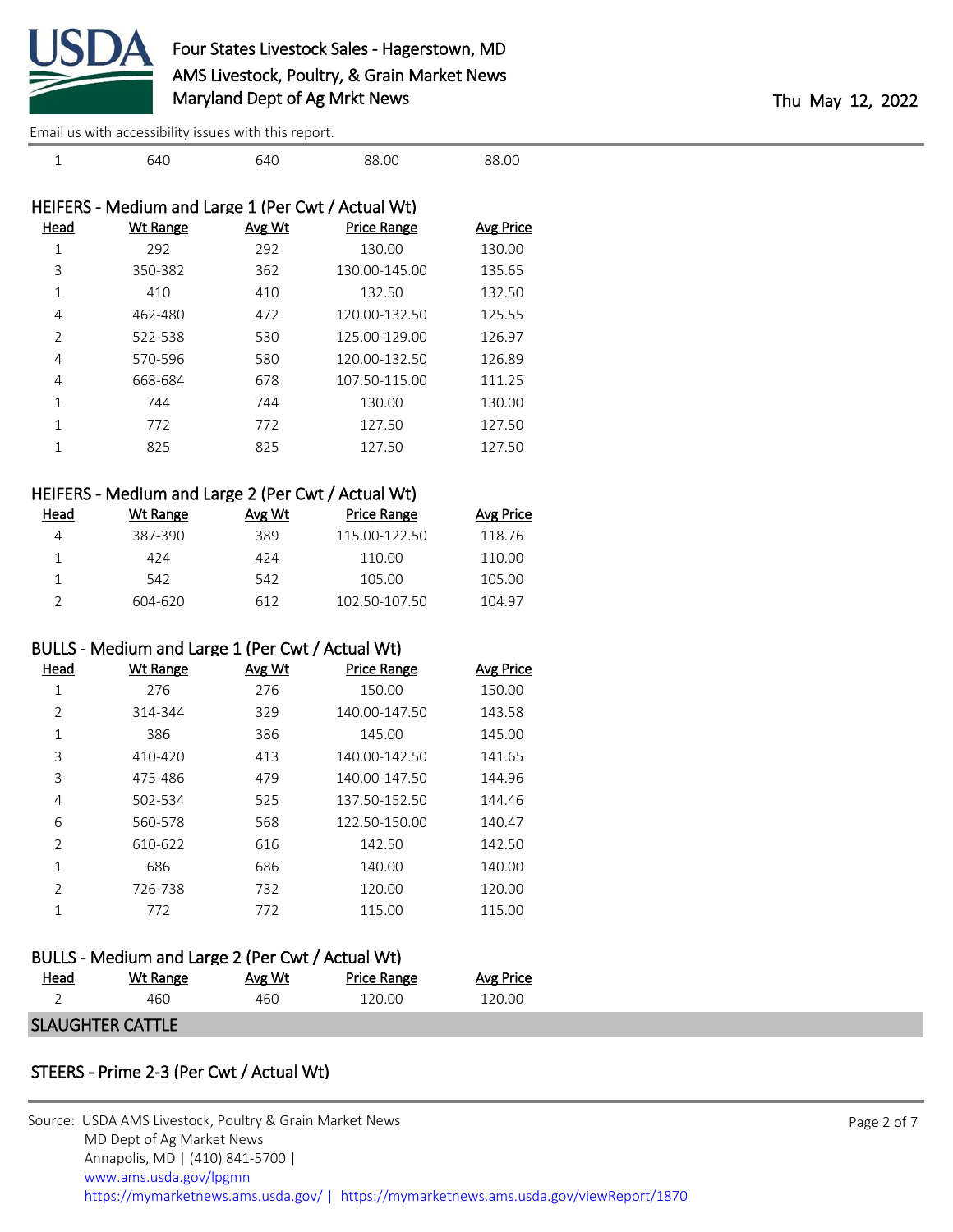

| <u>Head</u>    | <b>Wt Range</b>                                   | Avg Wt | <b>Price Range</b> | <b>Avg Price</b> | <b>Dressing</b> |  |  |  |
|----------------|---------------------------------------------------|--------|--------------------|------------------|-----------------|--|--|--|
| 8              | 1184-1900                                         | 1495   | 138.00-142.00      | 140.63           | Average         |  |  |  |
|                |                                                   |        |                    |                  |                 |  |  |  |
|                | STEERS - Choice 2-3 (Per Cwt / Actual Wt)         |        |                    |                  |                 |  |  |  |
| <b>Head</b>    | Wt Range                                          | Avg Wt | <b>Price Range</b> | <b>Avg Price</b> | <b>Dressing</b> |  |  |  |
| 9              | 1418-1808                                         | 1599   | 132.00-136.00      | 134.41           | Average         |  |  |  |
|                |                                                   |        |                    |                  |                 |  |  |  |
|                | STEERS - Select 1-2 (Per Cwt / Actual Wt)         |        |                    |                  |                 |  |  |  |
| <b>Head</b>    | <b>Wt Range</b>                                   | Avg Wt | <b>Price Range</b> | <b>Avg Price</b> | <b>Dressing</b> |  |  |  |
| $\mathbf 1$    | 1286                                              | 1286   | 132.00             | 132.00           | Average         |  |  |  |
|                |                                                   |        |                    |                  |                 |  |  |  |
|                | HEIFERS - Prime 2-3 (Per Cwt / Actual Wt)         |        |                    |                  |                 |  |  |  |
| <u>Head</u>    | <b>Wt Range</b>                                   | Avg Wt | <b>Price Range</b> | <b>Avg Price</b> | <b>Dressing</b> |  |  |  |
| 6              | 1398-1660                                         | 1493   | 140.00-145.00      | 142.88           | Average         |  |  |  |
|                |                                                   |        |                    |                  |                 |  |  |  |
|                | HEIFERS - Choice 2-3 (Per Cwt / Actual Wt)        |        |                    |                  |                 |  |  |  |
| <u>Head</u>    | <b>Wt Range</b>                                   | Avg Wt | <b>Price Range</b> | <b>Avg Price</b> | Dressing        |  |  |  |
| 3              | 1510-1686                                         | 1614   | 136.00-138.00      | 137.03           | Average         |  |  |  |
|                |                                                   |        |                    |                  |                 |  |  |  |
|                | HEIFERS - Select 1-2 (Per Cwt / Actual Wt)        |        |                    |                  |                 |  |  |  |
| <u>Head</u>    | <b>Wt Range</b>                                   | Avg Wt | <b>Price Range</b> | <b>Avg Price</b> | <b>Dressing</b> |  |  |  |
| $\mathbf{1}$   | 1090                                              | 1090   | 130.00             | 130.00           | Average         |  |  |  |
|                |                                                   |        |                    |                  |                 |  |  |  |
|                | COWS - Premium White 65-75% (Per Cwt / Actual Wt) |        |                    |                  |                 |  |  |  |
| <b>Head</b>    | <b>Wt Range</b>                                   | Avg Wt | <b>Price Range</b> | <b>Avg Price</b> | <b>Dressing</b> |  |  |  |
| 4              | 1124-1872                                         | 1531   | 94.00-101.00       | 97.26            | Average         |  |  |  |
|                |                                                   |        |                    |                  |                 |  |  |  |
|                | COWS - Breaker 75-80% (Per Cwt / Actual Wt)       |        |                    |                  |                 |  |  |  |
| <b>Head</b>    | <b>Wt Range</b>                                   | Avg Wt | <b>Price Range</b> | <b>Avg Price</b> | <b>Dressing</b> |  |  |  |
| 3              | 1386-1716                                         | 1505   | 82.00-90.00        | 86.35            | Average         |  |  |  |
|                |                                                   |        |                    |                  |                 |  |  |  |
|                | COWS - Boner 80-85% (Per Cwt / Actual Wt)         |        |                    |                  |                 |  |  |  |
| Head           | <b>Wt Range</b>                                   | Avg Wt | <b>Price Range</b> | <b>Avg Price</b> | <b>Dressing</b> |  |  |  |
| $\overline{7}$ | 1214-1758                                         | 1511   | 74.00-85.00        | 78.17            | Average         |  |  |  |
|                |                                                   |        |                    |                  |                 |  |  |  |
|                | COWS - Lean 85-90% (Per Cwt / Actual Wt)          |        |                    |                  |                 |  |  |  |
| <u>Head</u>    | <b>Wt Range</b>                                   | Avg Wt | <b>Price Range</b> | <b>Avg Price</b> | <b>Dressing</b> |  |  |  |
| 8              | 1088-1494                                         | 1301   | 68.00-73.00        | 70.28            | Average         |  |  |  |
|                |                                                   |        |                    |                  |                 |  |  |  |
|                | BULLS - 1 (Per Cwt / Actual Wt)                   |        |                    |                  |                 |  |  |  |
| <u>Head</u>    | <b>Wt Range</b>                                   | Avg Wt | <b>Price Range</b> | <b>Avg Price</b> | <b>Dressing</b> |  |  |  |
| 4              | 1244-2354                                         | 1774   | 93.00-104.00       | 101.13           | Average         |  |  |  |
|                |                                                   |        |                    |                  |                 |  |  |  |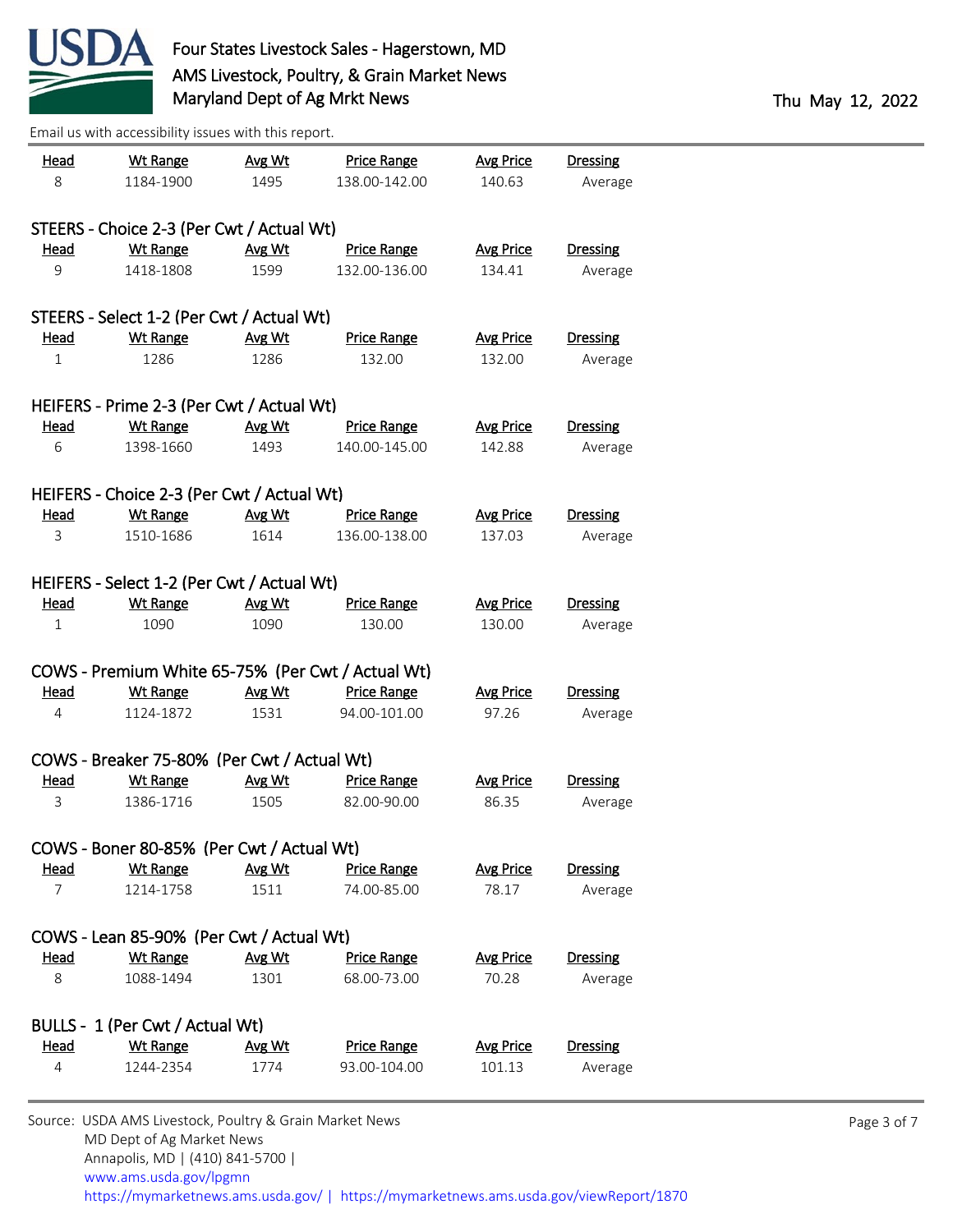

#### FEEDER DAIRY CALVES

| BULLS - Number 1 (Per Cwt / Actual Wt) |          |        |                    |                  |                   |  |  |
|----------------------------------------|----------|--------|--------------------|------------------|-------------------|--|--|
| Head                                   | Wt Range | Avg Wt | <b>Price Range</b> | <b>Avg Price</b> |                   |  |  |
|                                        | 82       | 82     | 250.00             | 250.00           | <b>Beef Cross</b> |  |  |
|                                        | 90-98    | 95     | 72.50-100.00       | 85.08            |                   |  |  |
| 1                                      | 90       | 90     | 225.00             | 225.00           | <b>Beef Cross</b> |  |  |
| 6                                      | 100-102  | 101    | 87.50-100.00       | 92.75            |                   |  |  |
| 1                                      | 106      | 106    | 205.00             | 205.00           | <b>Beef Cross</b> |  |  |
|                                        | 112-114  | 113    | 95.00-97.50        | 96.26            |                   |  |  |

| BULLS - Number 2 (Per Cwt / Actual Wt) |          |               |                    |           |                   |  |  |
|----------------------------------------|----------|---------------|--------------------|-----------|-------------------|--|--|
| <b>Head</b>                            | Wt Range | <b>Avg Wt</b> | <b>Price Range</b> | Avg Price |                   |  |  |
|                                        | 78       | 78            | 37.50              | 37.50     |                   |  |  |
| 1                                      | 86       | 86            | 67.50              | 67.50     |                   |  |  |
| 1                                      | 80       | 80            | 95.00              | 95.00     | <b>Beef Cross</b> |  |  |
| 8                                      | 92-96    | 94            | 52.50-75.00        | 64.37     |                   |  |  |
| $\mathcal{P}$                          | 100-104  | 102           | 45.00-65.00        | 55.20     |                   |  |  |
|                                        | 106      | 106           | 150.00             | 150.00    | <b>Beef Cross</b> |  |  |
|                                        | 112      | 112           | 60.00              | 60.00     |                   |  |  |

#### BULLS - Number 3 (Per Cwt / Actual Wt)

| Head | Wt Range | Avg Wt | Price Range | <b>Avg Price</b> |
|------|----------|--------|-------------|------------------|
|      | 70-78    | 74     | 47.50-57.50 | 52.23            |
|      | 82       | 82     | 30.00       | 30.00            |
|      | 100      | 100    | 50.00       | 50.00            |
|      |          |        |             |                  |

| BULLS - Utility (Per Cwt / Actual Wt) |          |        |                    |                  |  |  |  |
|---------------------------------------|----------|--------|--------------------|------------------|--|--|--|
| Head                                  | Wt Range | Avg Wt | <b>Price Range</b> | <b>Avg Price</b> |  |  |  |
| $\mathcal{P}$                         | 70-76    | 73     | 13.00-15.00        | 13.96            |  |  |  |
|                                       | 82-88    | 85     | 5.00-20.00         | 12.24            |  |  |  |
|                                       | 96       | 96     | 20.00              | 20.00            |  |  |  |

## HEIFERS - Number 1 (Per Cwt / Actual Wt)

| <b>Head</b> | Wt Range | <u>Avg Wt</u> | <b>Price Range</b> | <b>Avg Price</b> |
|-------------|----------|---------------|--------------------|------------------|
|             | 90       | 90            | 70.00              | 70.00            |

#### HEIFERS - Number 2 (Per Cwt / Actual Wt) Head Wt Range Avg Wt Price Range Avg Price

|     | $  -$ |        |        |            |
|-----|-------|--------|--------|------------|
|     | 82    | 130.00 | 130.00 | Beef Cross |
| 90  | 90    | 145.00 | 145.00 | Beef Cross |
| 106 | 106   | 160.00 | 160.00 | Beef Cross |
|     |       |        |        |            |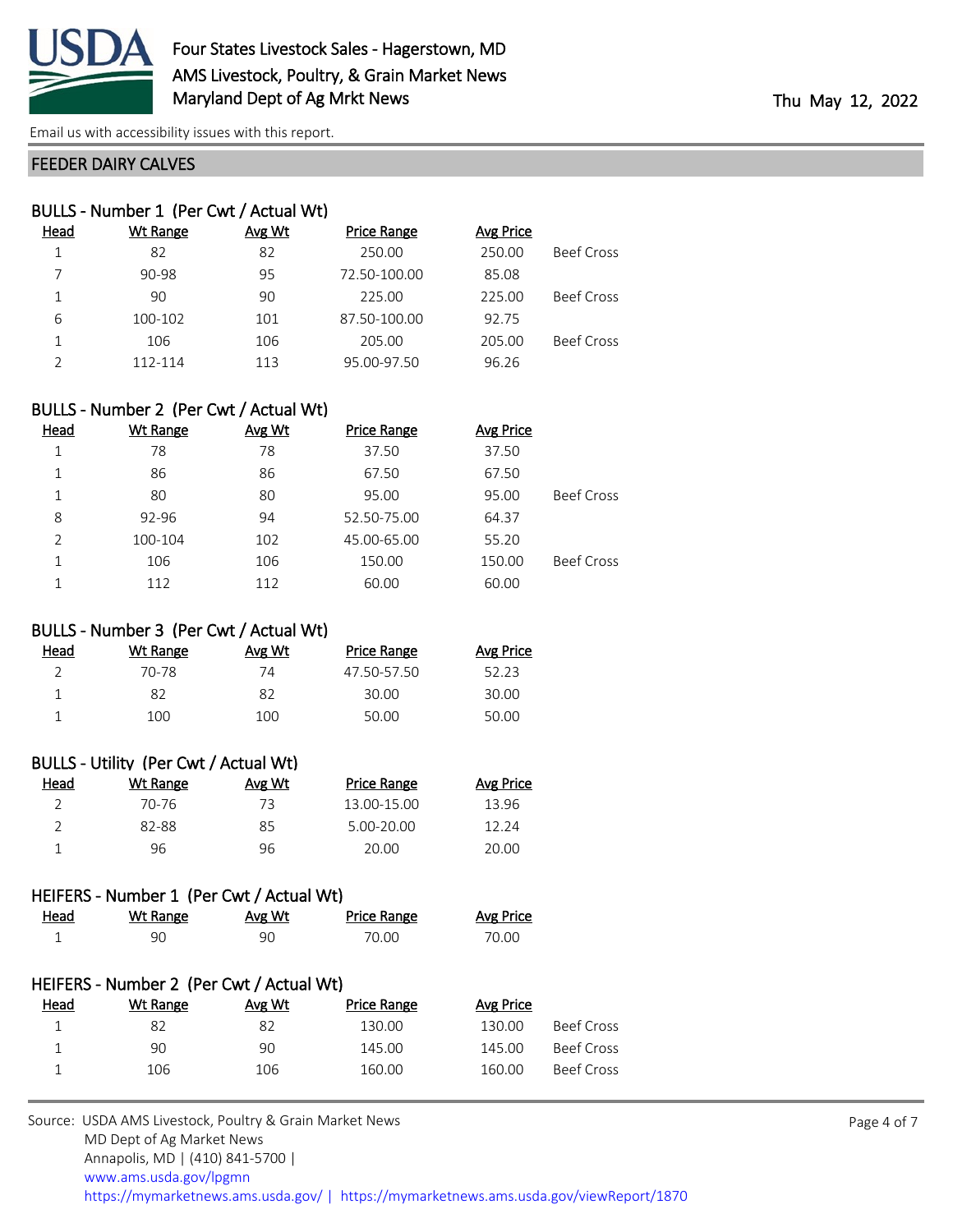

|                | Effiail us with accessibility issues with this report. |        |                    |                  |                   |
|----------------|--------------------------------------------------------|--------|--------------------|------------------|-------------------|
| $\mathbf{1}$   | 194                                                    | 194    | 125.00             | 125.00           | <b>Beef Cross</b> |
|                | <b>SLAUGHTER SHEEP/LAMBS</b>                           |        |                    |                  |                   |
|                |                                                        |        |                    |                  |                   |
|                | WOOLED - Choice 2-3 (Per Cwt / Actual Wt)              |        |                    |                  |                   |
| <b>Head</b>    | <b>Wt Range</b>                                        | Avg Wt | <b>Price Range</b> | <b>Avg Price</b> | Dressing          |
| $\overline{2}$ | 28                                                     | 28     | 330.00-340.00      | 335.00           | Average           |
| 4              | 40-48                                                  | 46     | 330.00-365.00      | 345.44           | Average           |
| $\mathbf{1}$   | 58                                                     | 58     | 325.00             | 325.00           | Average           |
| 2              | 66-68                                                  | 67     | 290.00-320.00      | 304.78           | Average           |
| $\mathbf{1}$   | 70                                                     | 70     | 320.00             | 320.00           | Average           |
| $\overline{2}$ | 90-92                                                  | 91     | 315.00-325.00      | 320.05           | Average           |
| $\mathbf{1}$   | 112                                                    | 112    | 320.00             | 320.00           | Average           |
|                | EWES - Utility 1-2 (Per Cwt / Actual Wt)               |        |                    |                  |                   |
| <b>Head</b>    | <b>Wt Range</b>                                        | Avg Wt | <b>Price Range</b> | <b>Avg Price</b> | <b>Dressing</b>   |
| $\overline{2}$ | 64-68                                                  | 66     | 140.00-145.00      | 142.58           | Average           |
| $\mathbf{1}$   | 76                                                     | 76     | 160.00             | 160.00           | Average           |
| 4              | 80                                                     | 80     | 100.00             | 100.00           | Average           |
| $\overline{2}$ | 98                                                     | 98     | 100.00-140.00      | 120.00           | Average           |
| $\overline{2}$ | 126-136                                                | 131    | 130.00-165.00      | 148.17           | Average           |
| 5              | 172-198                                                | 182    | 100.00-145.00      | 112.39           | Average           |
| $\overline{2}$ | 210-244                                                | 227    | 95.00-110.00       | 101.94           | Average           |
|                |                                                        |        |                    |                  |                   |
|                | HAIR EWES - Utility 1-2 (Per Cwt / Actual Wt)          |        |                    |                  |                   |
| <b>Head</b>    | <b>Wt Range</b>                                        | Avg Wt | <b>Price Range</b> | <b>Avg Price</b> | <b>Dressing</b>   |
| 3              | 104-136                                                | 121    | 150.00-160.00      | 156.24           | Average           |
|                |                                                        |        |                    |                  |                   |
|                | BUCKS - 1 (Per Cwt / Actual Wt)                        |        |                    |                  |                   |
| Head           | <b>Wt Range</b>                                        | Avg Wt | <b>Price Range</b> | <b>Avg Price</b> | <b>Dressing</b>   |
| $\mathbf 1$    | 104                                                    | 104    | 130.00             | 130.00           | Average           |
| 3              | 158-190                                                | 177    | 100.00-155.00      | 126.70           | Average           |
| 1              | 214                                                    | 214    | 120.00             | 120.00           | Average           |
|                |                                                        |        |                    |                  |                   |
|                | HAIR BUCKS - 1 (Per Cwt / Actual Wt)                   |        |                    |                  |                   |
| <u>Head</u>    | <b>Wt Range</b>                                        | Avg Wt | <b>Price Range</b> | <b>Avg Price</b> | <b>Dressing</b>   |
| 1              | 144                                                    | 144    | 200.00             | 200.00           | Average           |
|                | <b>SLAUGHTER GOATS</b>                                 |        |                    |                  |                   |
|                |                                                        |        |                    |                  |                   |
|                | KIDS - Selection 1 (Per Head / Actual Wt)              |        |                    |                  |                   |
| Head           | <b>Wt Range</b>                                        | Avg Wt | <b>Price Range</b> | <b>Avg Price</b> | <b>Dressing</b>   |
| 1              | 26                                                     | 26     | 95.00              | 95.00            | Average           |
| 6              | 32-39                                                  | 35     | 100.00-140.00      | 121.16           | Average           |
|                |                                                        |        |                    |                  |                   |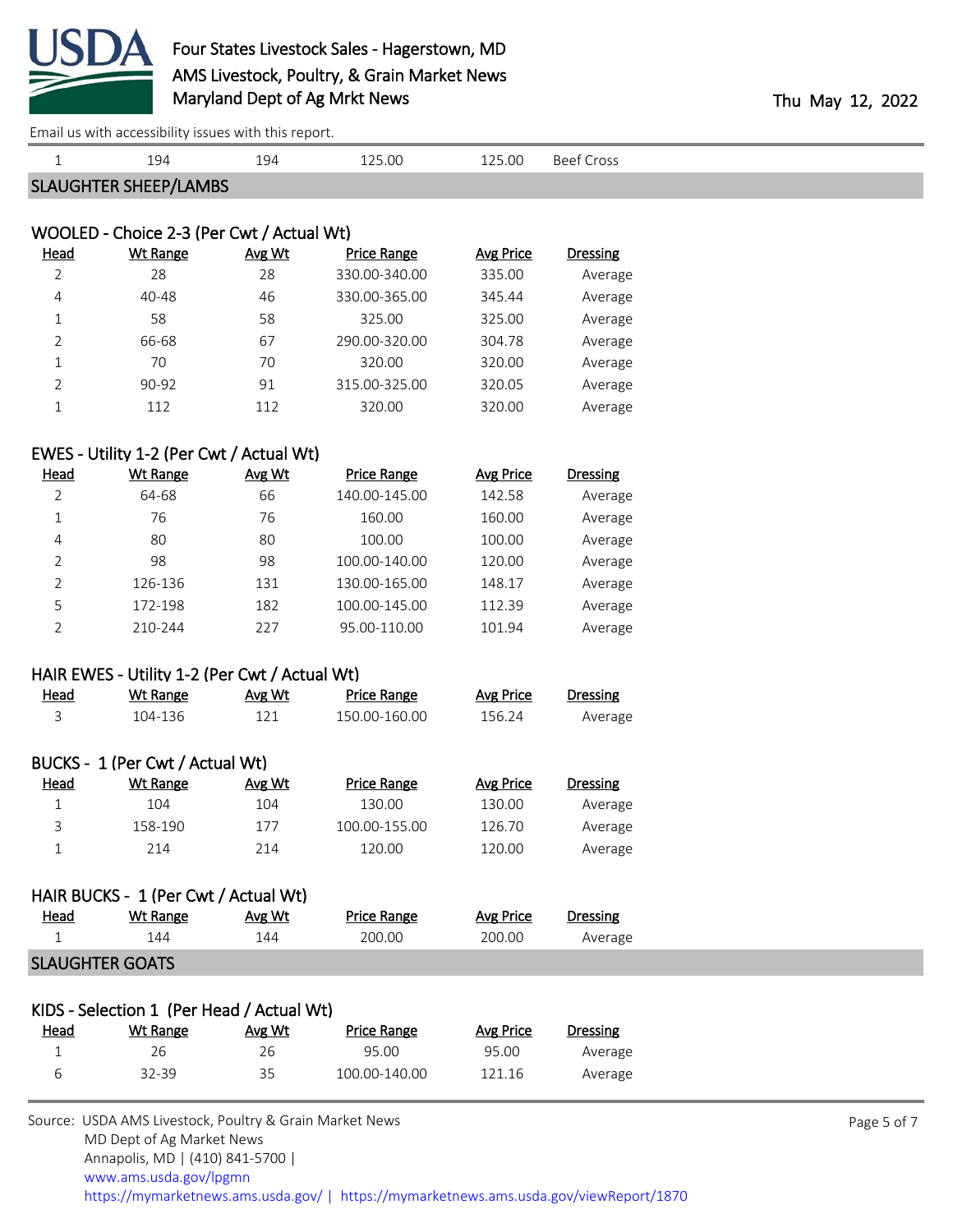

| Average | 230.00 | 230.00        |    |       |   |
|---------|--------|---------------|----|-------|---|
| Average | ?30.15 | 225.00-235.00 | 66 | 64-68 | ∽ |

# KIDS - Selection 2 (Per Head / Actual Wt)

| <u>Head</u> | <b>Wt Range</b> | Avg Wt | <b>Price Range</b> | <b>Avg Price</b> | Dressing |
|-------------|-----------------|--------|--------------------|------------------|----------|
| 1           |                 |        | 80.00              | 80.00            | Average  |
| 5           | $16 - 18$       | 16     | 50.00-90.00        | 72.20            | Average  |
| 1           | 28              | 28     | 70.00              | 70.00            | Average  |
| 1           | 32              | 32     | 100.00             | 100.00           | Average  |
|             | 42              | 42     | 95.00              | 95.00            | Average  |
|             | 50              | 50     | 100.00             | 100.00           | Average  |

| NANNIES/DOES - Selection 1 (Per Head / Actual Wt) |          |        |               |           |          |  |
|---------------------------------------------------|----------|--------|---------------|-----------|----------|--|
| <u>Head</u>                                       | Wt Range | Avg Wt | Price Range   | Avg Price | Dressing |  |
|                                                   | 72-74    | 73     | 205.00-270.00 | 237.95    | Average  |  |
|                                                   | 86       | 86     | 260.00        | 260.00    | Average  |  |
|                                                   | 98       | 98     | 150.00        | 150.00    | Average  |  |
| 5                                                 | 102-140  | 124    | 200.00-260.00 | 232.37    | Average  |  |

# NANNIES/DOES - Selection 2 (Per Head / Actual Wt)

| <u>Head</u> | Wt Range | Avg Wt | Price Range   | Avg Price | Dressing |
|-------------|----------|--------|---------------|-----------|----------|
|             | 38       | 38     | 110.00        | 110.00    | Average  |
|             | 50       | 50     | 120.00        | 120.00    | Average  |
|             | 96-98    | -97    | 120.00-195.00 | 157.11    | Average  |

## BUCKS/BILLIES - Selection 1 (Per Head / Actual Wt)

| Head | Wt Range | Avg Wt | Price Range   | Avg Price | <b>Dressing</b> |
|------|----------|--------|---------------|-----------|-----------------|
|      | 68       | 68     | 220.00        | 220.00    | Average         |
| 4    | 72-78    | 76     | 210.00-280.00 | 255.86    | Average         |
|      | 92       | 92     | 270.00        | 270.00    | Average         |
|      | 168-194  | 181    | 340.00-425.00 | 385.55    | Average         |

| BUCKS/BILLIES - Selection 2 (Per Head / Actual Wt) |          |        |             |           |          |  |  |
|----------------------------------------------------|----------|--------|-------------|-----------|----------|--|--|
| Head                                               | Wt Range | Avg Wt | Price Range | Avg Price | Dressing |  |  |
|                                                    | 80       | 80     | 220.00      | 220.00    | Average  |  |  |
|                                                    | 142      | 142    | 250.00      | 250.00    | Average  |  |  |
| <b>FEEDED DICC</b>                                 |          |        |             |           |          |  |  |

#### FEEDER PIGS

|      | PIGS - U.S. 1-2 (Per Cwt / Actual Wt) |        |                    |           |
|------|---------------------------------------|--------|--------------------|-----------|
| Head | Wt Range                              | Avg Wt | <b>Price Range</b> | Avg Price |
|      | 120.                                  | 120    | 87.50              | 87.50     |
|      | 156                                   | 156    | 80.00              | 80.00     |